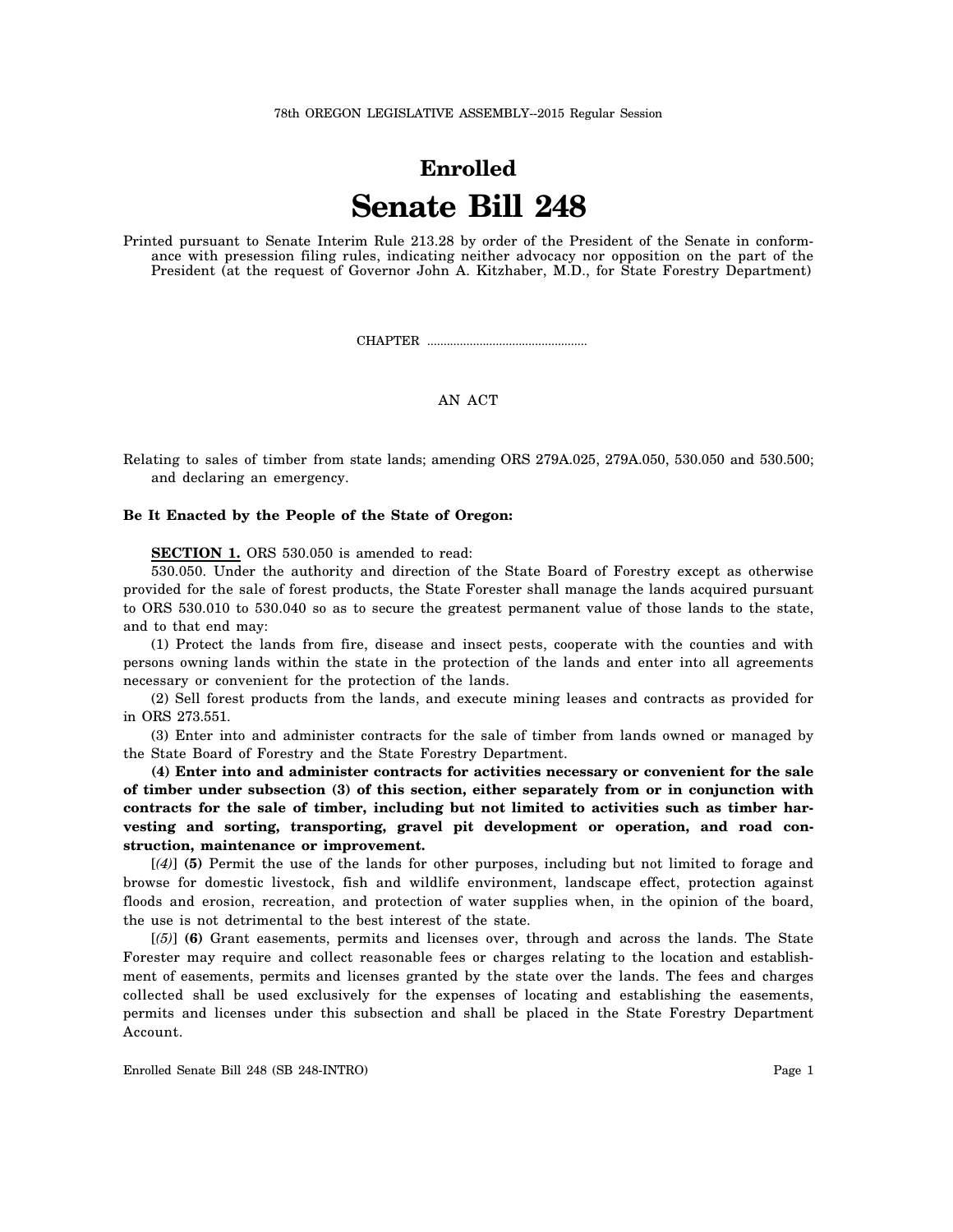[*(6)*] **(7)** Require and collect fees or charges for the use of state forest roads. The fees or charges collected shall be used exclusively for purposes of maintenance and improvements of the roads and shall be placed in the State Forestry Department Account.

[*(7)*] **(8)** Reforest the lands and cooperate with the counties, and with persons owning timberlands within the state, in the reforestation, and make all agreements necessary or convenient for the reforestation.

[*(8)*] **(9)** Require such undertakings as in the opinion of the board are necessary or convenient to secure performance of any contract entered into under the terms of this section or ORS 273.551.

[*(9)*] **(10)** Sell rock, sand, gravel, pumice and other such materials from the lands. The sale may be negotiated without bidding, provided the appraised value of the materials does not exceed \$2,500.

[*(10)*] **(11)** Enter into agreements, each for not more than 10 years duration, for the production of minor forest products.

[*(11)*] **(12)** Establish a forestry carbon offset program to market, register, transfer or sell forestry carbon offsets. In establishing the program, the forester may:

(a) Execute any contracts or agreements necessary to create opportunities for the creation of forestry carbon offsets; and

(b) Negotiate prices that are at, or greater than, fair market value for the transfer or sale of forestry carbon offsets.

[*(12)*] **(13)** Do all things and make all rules, not inconsistent with law, necessary or convenient for the management, protection, utilization and conservation of the lands.

**SECTION 2.** ORS 530.500 is amended to read:

530.500. In order to accomplish the purposes of ORS 530.490, the State Forester may:

(1) Protect the lands from fire, disease and insect pests, cooperate with the counties and with persons owning lands within the state in the protection of the lands and enter into all agreements necessary or convenient for the protection of the lands.

(2) Enter into and administer contracts for the sale of timber from lands owned or managed by the State Board of Forestry and the State Forestry Department.

**(3) Enter into and administer contracts for activities necessary or convenient for the sale of timber under subsection (2) of this section, either separately from or in conjunction with contracts for the sale of timber, including but not limited to activities such as timber harvesting and sorting, transporting, gravel pit development or operation, and road construction, maintenance or improvement.**

[*(3)*] **(4)** Permit the use of the lands for other purposes, including but not limited to fish and wildlife environment, landscape effect, protection against flood and erosion, recreation and production and protection of water supplies when the use is not detrimental to the purpose for which the lands are dedicated.

[*(4)*] **(5)** Contract with other governmental bodies for the protection of water supplies to facilitate the multiple use of publicly owned water supplies for recreational purposes as well as a source of water for domestic and industrial use.

[*(5)*] **(6)** Grant permits and licenses on, over and across the lands.

[*(6)*] **(7)** Reforest the lands and cooperate with persons owning timberlands within the state in the reforestation, and make all agreements necessary or convenient for the reforestation.

[*(7)*] **(8)** Establish a forestry carbon offset program to market, register, transfer or sell forestry carbon offsets. In establishing the program, the forester may:

(a) Execute any contracts or agreements necessary to create opportunities for the creation of forestry carbon offsets; and

(b) Negotiate prices that are at, or greater than, fair market value for the transfer or sale of forestry carbon offsets.

[*(8)*] **(9)** Do all things and make all rules and regulations, not inconsistent with law, necessary or convenient for the management, protection, utilization and conservation of the lands.

[*(9)*] **(10)** Require such undertakings as in the opinion of the State Forester are necessary or convenient to secure performance of any agreement authorized in ORS 530.450 to 530.520.

Enrolled Senate Bill 248 (SB 248-INTRO) Page 2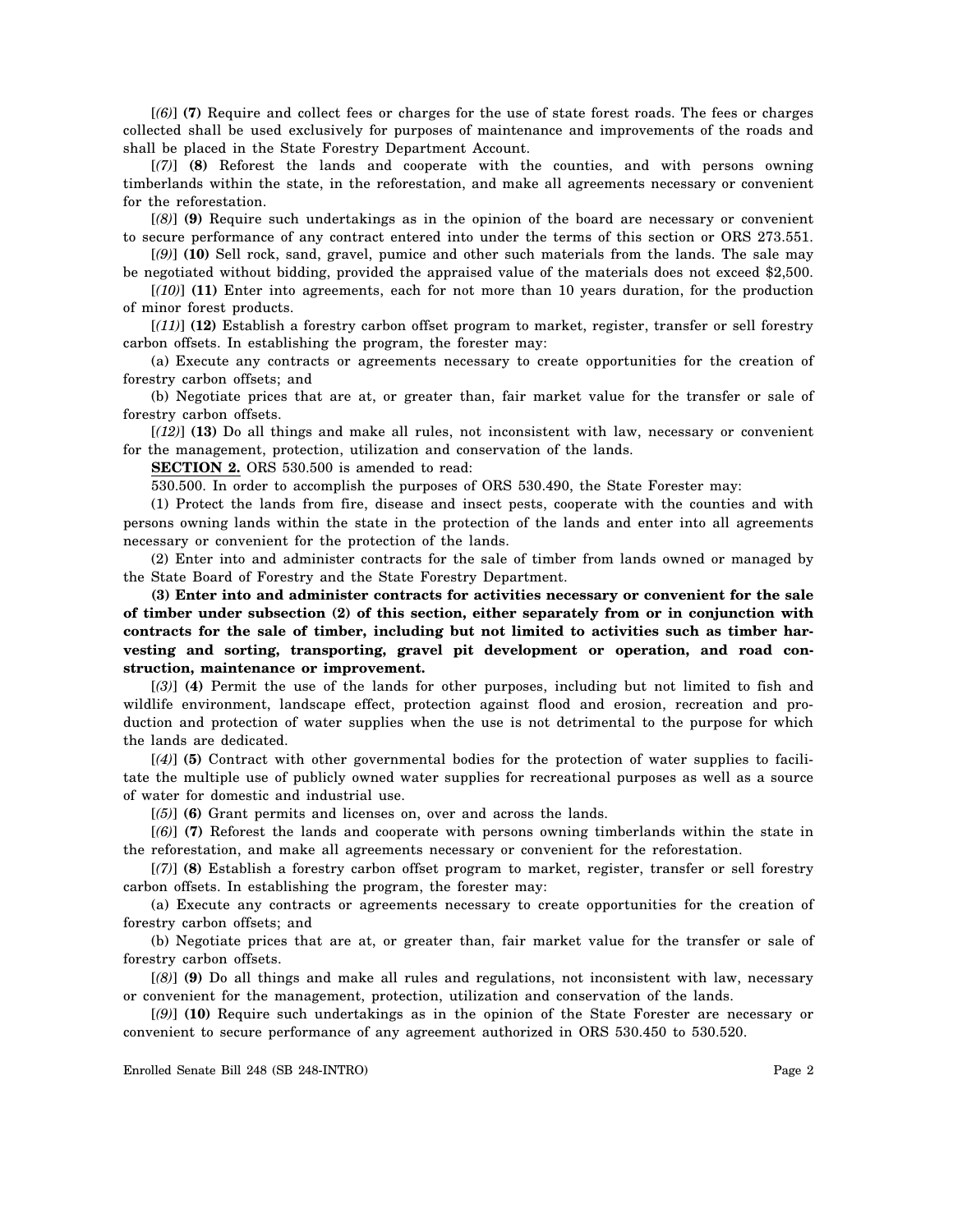## **SECTION 3.** ORS 279A.025 is amended to read:

279A.025. (1) Except as provided in subsections (2) to (4) of this section, the Public Contracting Code applies to all public contracting.

(2) The Public Contracting Code does not apply to:

(a) Contracts between a contracting agency and:

(A) Another contracting agency;

(B) The Oregon Health and Science University;

(C) A public university listed in ORS 352.002;

(D) The Oregon State Bar;

(E) A governmental body of another state;

(F) The federal government;

(G) An American Indian tribe or an agency of an American Indian tribe;

(H) A nation, or a governmental body in a nation, other than the United States; or

(I) An intergovernmental entity formed between or among:

(i) Governmental bodies of this or another state;

(ii) The federal government;

(iii) An American Indian tribe or an agency of an American Indian tribe;

(iv) A nation other than the United States; or

(v) A governmental body in a nation other than the United States;

(b) Agreements authorized by ORS chapter 190 or by a statute, charter provision, ordinance or other authority for establishing agreements between or among governmental bodies or agencies or tribal governing bodies or agencies;

(c) Insurance and service contracts as provided for under ORS 414.115, 414.125, 414.135 and 414.145 for purposes of source selection;

(d) Grants;

(e) Contracts for professional or expert witnesses or consultants to provide services or testimony relating to existing or potential litigation or legal matters in which a public body is or may become interested;

(f) Acquisitions or disposals of real property or interest in real property;

(g) Sole-source expenditures when rates are set by law or ordinance for purposes of source selection;

(h) Contracts for the procurement or distribution of textbooks;

(i) Procurements by a contracting agency from an Oregon Corrections Enterprises program;

(j) The procurement, transportation or distribution of distilled liquor, as defined in ORS 471.001,

or the appointment of agents under ORS 471.750 by the Oregon Liquor Control Commission;

(k) Contracts entered into under ORS chapter 180 between the Attorney General and private counsel or special legal assistants;

(L) Contracts for the sale of timber from lands owned or managed by the State Board of Forestry and the State Forestry Department;

**(m) Contracts for activities necessary or convenient for the sale of timber under paragraph (L) of this subsection, either separately from or in conjunction with contracts for the sale of timber, including but not limited to activities such as timber harvesting and sorting, transporting, gravel pit development or operation, and road construction, maintenance or improvement;**

[*(m)*] **(n)** Contracts for forest protection or forest related activities, as described in ORS 477.406, by the State Forester or the State Board of Forestry;

[*(n)*] **(o)** Contracts entered into by the Housing and Community Services Department in exercising the department's duties prescribed in ORS chapters 456 and 458, except that the department's public contracting for goods and services is subject to ORS chapter 279B;

[*(o)*] **(p)** Contracts entered into by the State Treasurer in exercising the powers of that office prescribed in ORS chapters 178, 286A, 287A, 289, 293, 294 and 295, including but not limited to investment contracts and agreements, banking services, clearing house services and collateralization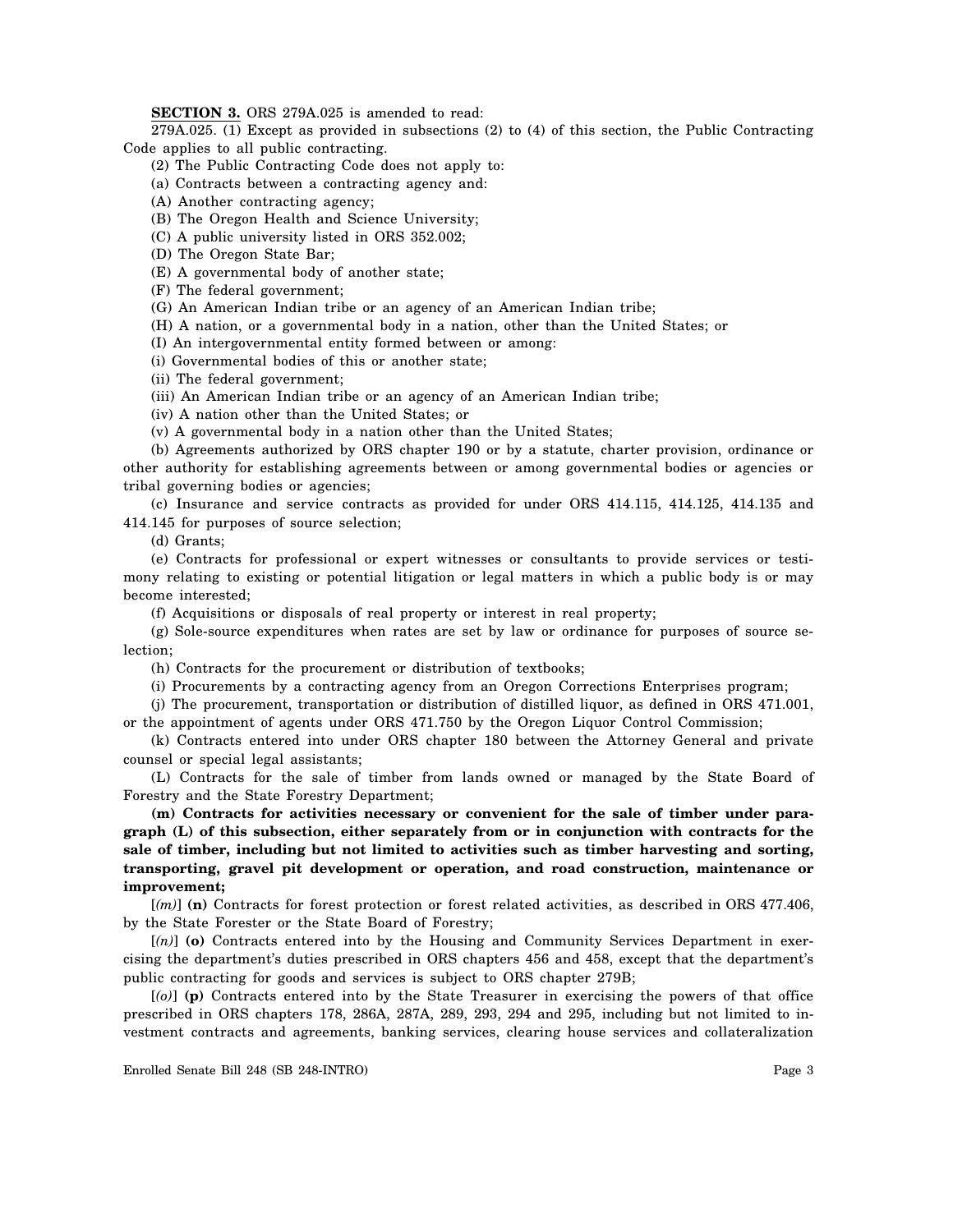agreements, bond documents, certificates of participation and other debt repayment agreements, and any associated contracts, agreements and documents, regardless of whether the obligations that the contracts, agreements or documents establish are general, special or limited, except that the State Treasurer's public contracting for goods and services is subject to ORS chapter 279B;

[*(p)*] **(q)** Contracts, agreements or other documents entered into, issued or established in connection with:

(A) The issuance of obligations, as defined in ORS 286A.100 and 287A.310, of a public body;

(B) The making of program loans and similar extensions or advances of funds, aid or assistance by a public body to a public or private body for the purpose of carrying out, promoting or sustaining activities or programs authorized by law; or

(C) The investment of funds by a public body as authorized by law, and other financial transactions of a public body that by their character cannot practically be established under the competitive contractor selection procedures of ORS 279B.050 to 279B.085;

[*(q)*] **(r)** Contracts for employee benefit plans as provided in ORS 243.105 (1), 243.125 (4), 243.221, 243.275, 243.291, 243.303 and 243.565;

[*(r)*] **(s)** Contracts for employee benefit plans as provided in ORS 243.860 to 243.886; or

[*(s)*] **(t)** Any other public contracting of a public body specifically exempted from the code by another provision of law.

(3) The Public Contracting Code does not apply to the contracting activities of:

(a) The Oregon State Lottery Commission;

(b) The legislative department;

(c) The judicial department;

(d) Semi-independent state agencies listed in ORS 182.454, except as provided in ORS 279.835 to 279.855 and 279A.250 to 279A.290;

(e) Oregon Corrections Enterprises;

(f) The Oregon Film and Video Office, except as provided in ORS 279A.100 and 279A.250 to 279A.290;

(g) The Travel Information Council, except as provided in ORS 279A.250 to 279A.290;

(h) The Oregon 529 College Savings Network and the Oregon 529 College Savings Board;

(i) The Oregon Innovation Council;

(j) The Oregon Utility Notification Center; or

(k) Any other public body specifically exempted from the code by another provision of law.

(4) ORS 279A.200 to 279A.225 and 279B.050 to 279B.085 do not apply to contracts made with qualified nonprofit agencies providing employment opportunities for individuals with disabilities under ORS 279.835 to 279.855.

**SECTION 4.** ORS 279A.050 is amended to read:

279A.050. (1)(a) Except as otherwise provided in the Public Contracting Code, a contracting agency shall exercise all procurement authority in accordance with the provisions of the Public Contracting Code.

(b) When a contracting agency has authority under this section to carry out functions described in this section, or has authority to make procurements under a provision of law other than the Public Contracting Code, the contracting agency is not required to exercise that authority in accordance with the provisions of the code if, under ORS 279A.025, the code does not apply to the contract or contracting authority.

(2) Except as otherwise provided in the Public Contracting Code, for state agencies the Director of the Oregon Department of Administrative Services has all the authority to carry out the provisions of the Public Contracting Code.

(3) Except as otherwise provided in the Public Contracting Code, the Director of Transportation has all the authority to:

(a) Procure or supervise the procurement of all services and personal services to construct, acquire, plan, design, maintain and operate passenger terminal facilities and motor vehicle parking facilities in connection with any public transportation system in accordance with ORS 184.689 (5);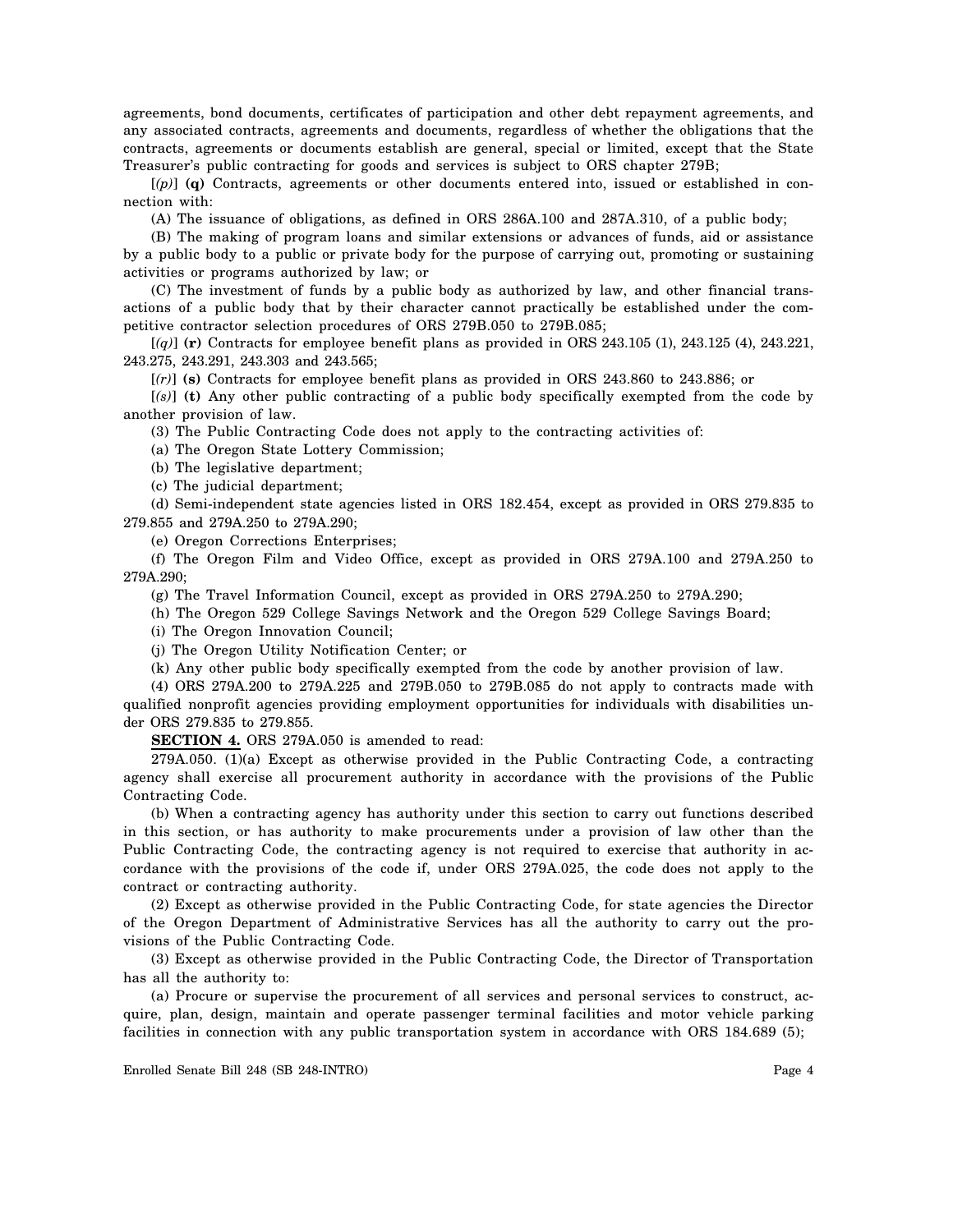(b) Procure or supervise the procurement of all goods, services, public improvements and personal services relating to the operation, maintenance or construction of highways, bridges and other transportation facilities that are subject to the authority of the Department of Transportation; and

(c) Establish standards for, prescribe forms for and conduct the prequalification of prospective bidders on public improvement contracts related to the operation, maintenance or construction of highways, bridges and other transportation facilities that are subject to the authority of the Department of Transportation.

(4) Except as otherwise provided in the Public Contracting Code, the Secretary of State has all the authority to procure or supervise the procurement of goods, services and personal services related to programs under the authority of the Secretary of State.

(5) Except as otherwise provided in the Public Contracting Code, the State Treasurer has all the authority to procure or supervise the procurement of goods, services and personal services related to programs under the authority of the State Treasurer.

(6) The state agencies listed in this subsection have all the authority to do the following in accordance with the Public Contracting Code:

(a) The Department of Human Services to procure or supervise the procurement of goods, services and personal services under ORS 179.040 for the department's institutions and the procurement of goods, services and personal services for the construction, demolition, exchange, maintenance, operation and equipping of housing for the purpose of providing care to individuals with intellectual disabilities or other developmental disabilities, subject to applicable provisions of ORS 427.335;

(b) The Oregon Health Authority to procure or supervise the procurement of goods, services and personal services under ORS 179.040 and construction materials, equipment and supplies for the authority's institutions and the procurement of goods, services, personal services, construction materials, equipment and supplies for the construction, demolition, exchange, maintenance, operation and equipping of housing for persons with chronic mental illness, subject to applicable provisions of ORS 426.504;

(c) The State Department of Fish and Wildlife to procure or supervise the procurement of construction materials, equipment, supplies, services and personal services for public improvements, public works or ordinary construction described in ORS 279C.320 that is subject to the authority of the State Department of Fish and Wildlife;

(d) The State Parks and Recreation Department to procure or supervise the procurement of all goods, services, public improvements and personal services relating to state parks;

(e) The Oregon Department of Aviation to procure or supervise the procurement of construction materials, equipment, supplies, services and personal services for public improvements, public works or ordinary construction described in ORS 279C.320 that is subject to the authority of the Oregon Department of Aviation;

(f) The Oregon Business Development Department to procure or supervise the procurement of all goods, services, personal services and public improvements related to its foreign trade offices operating outside the state;

(g) The Housing and Community Services Department to procure or supervise the procurement of goods, services and personal services as provided in ORS 279A.025 [*(2)(n)*] **(2)(o)**;

(h) The Department of Corrections to procure or supervise the procurement of construction materials, equipment, supplies, services and personal services for public improvements, public works or ordinary construction described in ORS 279C.320 that is subject to the authority of the Department of Corrections;

(i) The Department of Corrections, subject to any applicable provisions of ORS 279A.120, 279A.125, 279A.145 and 283.110 to 283.395, to procure or supervise the procurement of goods, services and personal services under ORS 179.040 for its institutions;

(j) The Department of Veterans' Affairs to procure or supervise the procurement of real estate broker and principal real estate broker services related to programs under the department's authority;